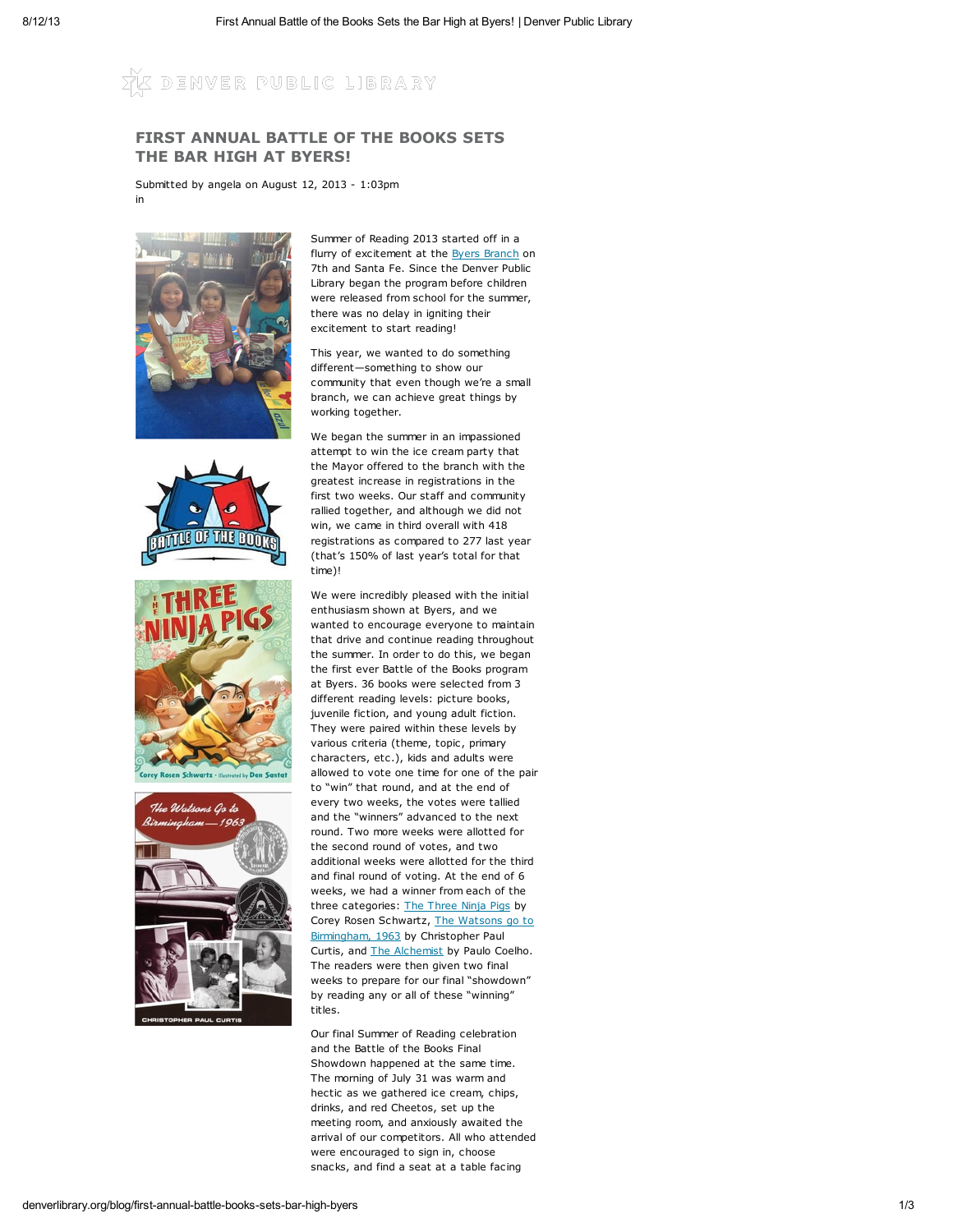

the white board. After explaining the premise of the program, we dove into 16 questions per book, beginning with The Three Ninja Pigs and working our way up. Each team had a name and a team captain who answered the questions on behalf of the team. The teams were scored by each correct answer, and the winning team won brand new chess sets! The runners up were given Chipotle gift cards.

We had several other prizes to give out, one of which was an iPod Nano. There was a drawing for this and various other prizes. The little girl who won the Nano was unbelievably excited, and even said that she would share the prize with her sisters. She was very grateful and exclaimed: "I've

never had an iPod before!" :)

Once all of the prizes had been given away and we were beginning to clean up, several children erupted with questions about when the next Battle of the Books will be happening and what books we will be choosing for that competition. It looks like we'll be continuing this project next year! Maybe we'll even add a category for adults as well...

One particular family, Jenuine, Aleia, and Nayah S. (and their mom, Candice!) attended numerous programs throughout the summer, including Gaming with Eric, Canvas Art with Mary, and the final Battle of the Books competition. They said that thanks to the Summer of Reading program at the Denver Public Library, they've started reading more, and Aleia (6) says that reading makes her happy. :) Nayah, the youngest at 3 years old, shared with me one of the activities she did for her first prize. I asked her what kinds of songs she liked to sing, and we sang "Where is Thumbkin" together, complete with hand motions! The oldest of the three girls, Jenuine, is only 9 years old and read The Alchemist as part of the Battle of the Books competition. Her mom, Candice, said that it is next on her list of books to read! The Summer of Reading program brought this family into the library on several occasions and encouraged them to reach outside of their reading comfort zone to experience new things! They are all very excited to participate in Summer of Reading programming again next year.

Overall, we had a wonderful and memorable Summer of Reading 2013 at Byers! The Battle of the Books was an awesome conclusion. The summer could not have gone even half as well without the amazing staff here and the community that surrounds and supports us.

Story submitted by Mary, Library Program Associate at the Byers Branch Library.

## **[ShareThis](javascript:void(0))**

Post new comment

| Your name: |  |
|------------|--|
| Anonymous  |  |

Comment: \*

|                                  |  |  | h |
|----------------------------------|--|--|---|
|                                  |  |  |   |
| $\cdots$<br>$\cdots$<br>. .<br>- |  |  |   |

## Comment [Guidelines](http://denverlibrary.org/node/1128)

CAPTCHA

This question is for testing whether you are a human visitor and to